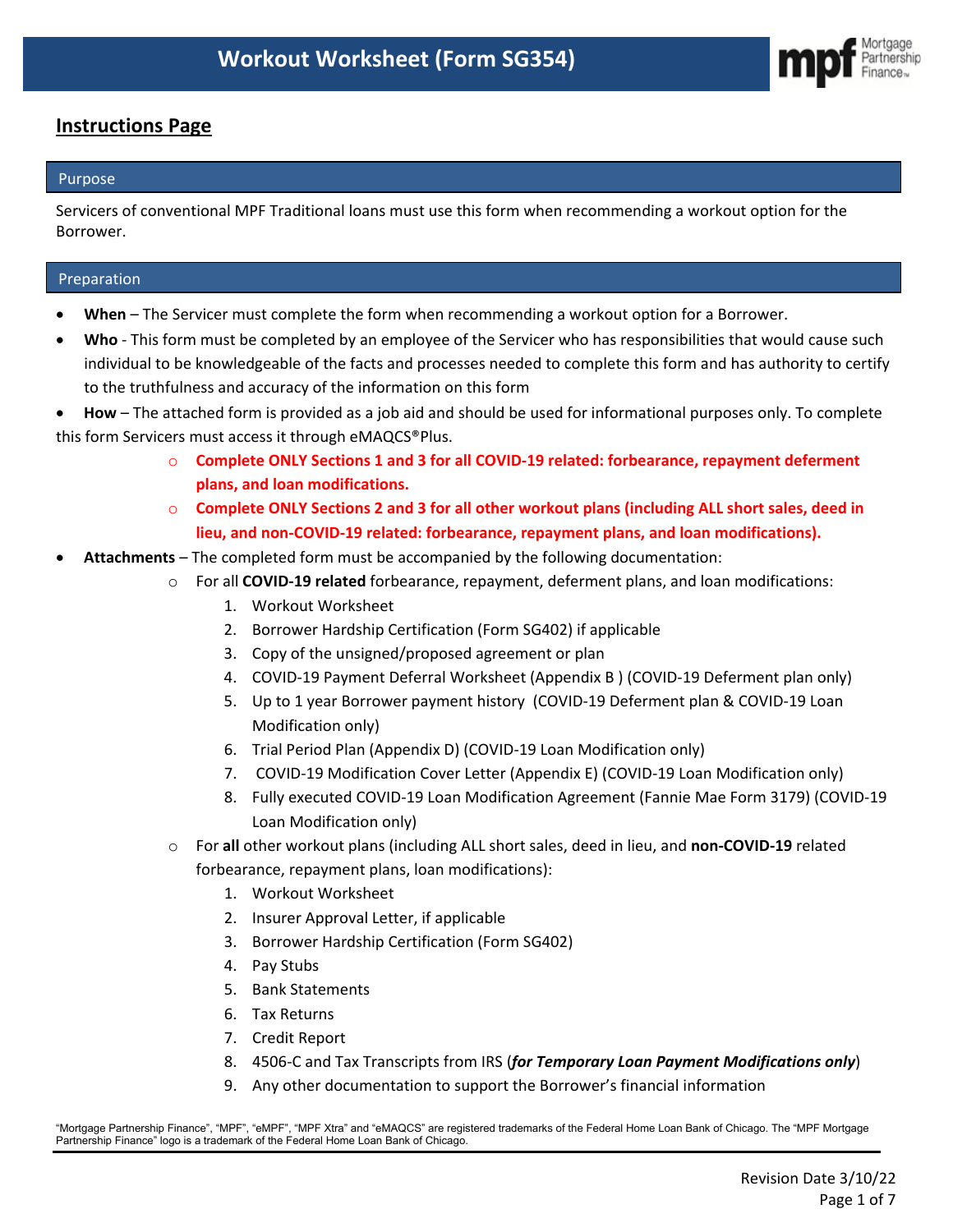

- 10. Brokers Price Opinion/property valuation ("as is" value) (*for short sales and deeds-in-lieu of foreclosure only*)
- 11. Contract of Sale (*for short sales only*)
- 12. Payoff Statement (*for short sales only*)
- 13. Listing Agreement (*for short sales only*)
- 14. Title Search/Report (*for deeds-in-lieu of foreclosure only*)

#### Submission

- **When** The Servicer must submit the completed form when all supporting documentation is obtained.
- **How** The official form must be completed and any supporting documentation must submitted through eMAQCSplus at [https://eMAQCS.covius.com.](https://emaqcs.covius.com/)
- **To Whom** The completed form and supporting documentation must be submitted to the MPF Provider. The Servicer should retain a copy of the completed form and supporting documentation for their own records.

#### Assistance

Please email the MPF Provider at [MPFdefaultservicing@fhlbc.com](mailto:MPFdefaultservicing@fhlbc.com) for any questions or assistance needed in completing the form.

# Helpful Hints

- PFIs are reminded that the IRS Form 4506-T is no longer acceptable for loans delivered into the program. PFIs must ensure an IRS Form 4506-C, is properly completed pursuant to the provisions the Guides, and is in every mortgage loan file delivered into the program.
- Any Borrower requests/exceptions that are outside of the MPF Guide provisions must be submitted with any/all supporting documentation to support such request.
- Servicers are required to provide express consent from the taxpayers as permitted by applicable law, this includes the Taxpayer First Act.
- Any form that is incomplete or not submitted with all supporting documentation will be returned to the Servicer.
- Under Sale Offer, the accrued interest is through the projected closing date. The Servicer must provide the date interest is figured through.
- For temporary loan modifications, the eligibility requirements in MPF Traditional Servicing Guide Chapter 9 must be met.
- For COVID-19 payment deferral plans, Servicers must ensure the terms on the COVID-19 deferral agreement mirror the terms on the COVID-19 Payment Deferral Worksheet (Appendix B).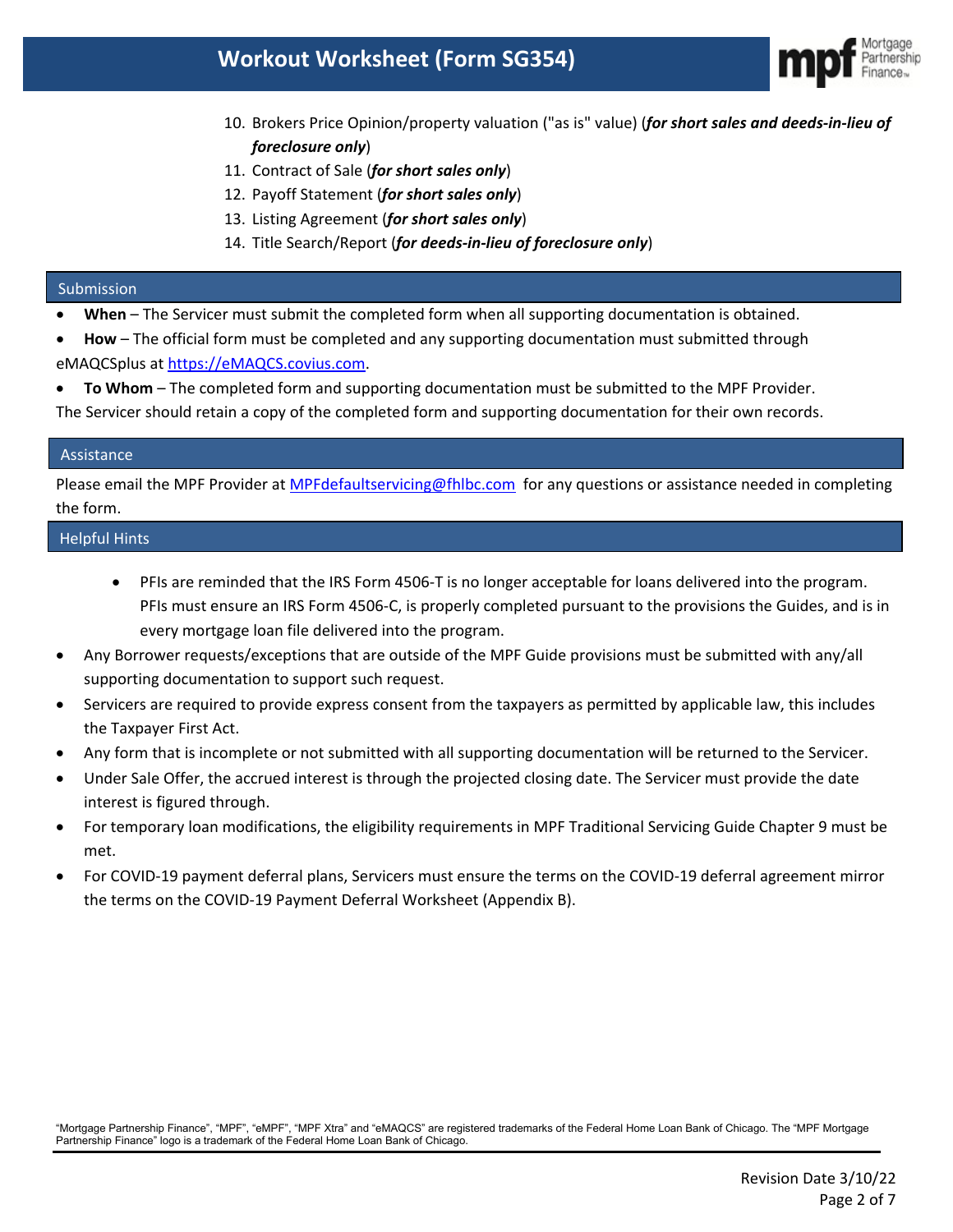

## Product Information

This form is for the MPF Traditional product only.

| PFI/Servicer Information                                                                                                                                                                                                                             |
|------------------------------------------------------------------------------------------------------------------------------------------------------------------------------------------------------------------------------------------------------|
|                                                                                                                                                                                                                                                      |
| SECTION 1-COVID-19 related forbearance, repayment, deferment plans, Loan Modification ONLY                                                                                                                                                           |
| MPF Loan Number: _________________________                                                                                                                                                                                                           |
|                                                                                                                                                                                                                                                      |
| Workout Option Requested (select one):                                                                                                                                                                                                               |
| Extension of Forbearance Plan (provide Borrower Hardship Certification (Form SG402) and copy of the unsigned/proposed<br>agreement or plan)                                                                                                          |
| Repayment Plan of more than 3 months (provide Borrower Hardship Certification (Form SG402) and copy of the<br>unsigned/proposed agreement or plan)                                                                                                   |
| COVID-19 Payment Deferral Plan (provide Borrower Hardship Certification (Form SG402), COVID-19 Payment Deferral<br>Worksheet (Appendix B), 1 year Borrower payment history and copy of the unsigned/proposed agreement or plan)                      |
| COVID-19 Loan Modification Plan (provide the Trial Period Plan (Appendix D), the COVID-19 Modification Cover Letter<br>(Appendix E), a fully executed COVID-19 Loan Modification Agreement (Fannie Mae Form 3179), and a current payment<br>history) |
| Servicer has confirmed:                                                                                                                                                                                                                              |
| Workout is acceptable to MI Company; or                                                                                                                                                                                                              |
| No MI on loan                                                                                                                                                                                                                                        |
| [Go to Section 3]                                                                                                                                                                                                                                    |
| SECTION 2 - ALL other workout plans (including ALL, short sales, deed in lieu, and non-COVID-19 related forbearance,<br>repayment plans, loan modifications)                                                                                         |
| Loan Information                                                                                                                                                                                                                                     |
|                                                                                                                                                                                                                                                      |
|                                                                                                                                                                                                                                                      |
| Delinquent<br>Current<br>Loan Status:<br>In Foreclosure                                                                                                                                                                                              |
| "Mortgage Partnership Finance", "MPF", "eMPF", "MPF Xtra" and "eMAQCS" are registered trademarks of the Federal Home Loan Bank of Chicago. The "MPF Mortgage<br>Partnership Finance" logo is a trademark of the Federal Home Loan Bank of Chicago.   |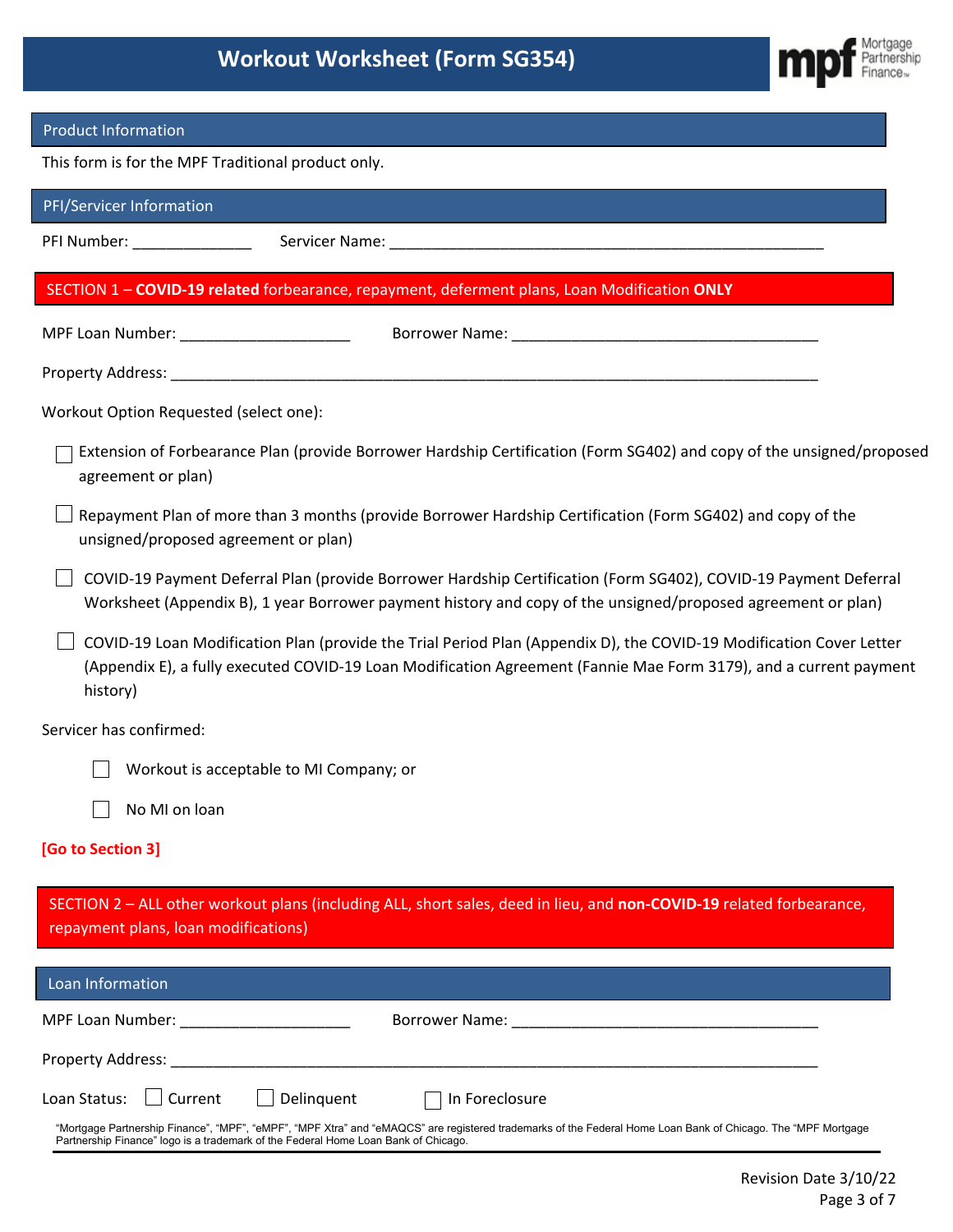| <b>Workout Worksheet (Form SG354)</b>                                                                         |                                      |                                                                                                                | Mortgage |  |
|---------------------------------------------------------------------------------------------------------------|--------------------------------------|----------------------------------------------------------------------------------------------------------------|----------|--|
| If loan is in Foreclosure, provide the Foreclosure sale date (if one has been scheduled): ___________________ |                                      |                                                                                                                |          |  |
| Owner Occupied<br><b>Occupancy Status:</b>                                                                    | Tenant                               | Vacant/Abandoned                                                                                               |          |  |
|                                                                                                               |                                      |                                                                                                                |          |  |
|                                                                                                               |                                      | Last Payment Received: ___________________                                                                     |          |  |
| <b>Borrower Hardship</b>                                                                                      |                                      |                                                                                                                |          |  |
| Date Servicer Received Request Package from Borrower: __________________________                              |                                      |                                                                                                                |          |  |
| Workout Option Requested (select one):                                                                        |                                      |                                                                                                                |          |  |
| Forbearance Plan<br>Repayment Plan                                                                            |                                      |                                                                                                                |          |  |
| <b>Temporary Loan Payment Modification</b>                                                                    | Short Sale                           | Deed-in-Lieu                                                                                                   |          |  |
| Hardship Reason (select one):                                                                                 |                                      |                                                                                                                |          |  |
| Death of Borrower/Family Member                                                                               | Incarcerated                         | Catastrophe/Natural Disaster                                                                                   |          |  |
| Illness of Borrower/Family Member                                                                             | Relocation (personal or job related) | <b>Environmental Hazard</b>                                                                                    |          |  |
| <b>Permanent Disability</b>                                                                                   | <b>Business Failure</b>              |                                                                                                                |          |  |
| Unemployment                                                                                                  | <b>Excessive Credit Obligation</b>   |                                                                                                                |          |  |
| Permanent Reduced Income                                                                                      | <b>Domestic Difficulties</b>         |                                                                                                                |          |  |
| Temporary Reduced Income                                                                                      | <b>Property Devaluation</b>          |                                                                                                                |          |  |
| Has Borrower filed for bankruptcy?                                                                            | Yes<br>No                            |                                                                                                                |          |  |
| If "yes", which one?                                                                                          | Chapter 7<br>Chapter 13              | Other: and the contract of the contract of the contract of the contract of the contract of the contract of the |          |  |
| $\Box$ Active<br><b>Bankruptcy status:</b>                                                                    | Dismissed (Date: _________)          | Discharged (Date: ________)                                                                                    |          |  |
| Has loan been reaffirmed?:                                                                                    | No<br>Yes                            |                                                                                                                |          |  |
| If applicable, has bankruptcy trustee agreed to the terms?                                                    | $\mathsf{\neg}$ Yes                  | No                                                                                                             |          |  |

# Review of Borrower's Financial Information

#### **Monthly Household Income**

| Income Type                           | Amount |
|---------------------------------------|--------|
| Gross Wages                           |        |
| Tips/Commission/Bonus/Overtime Income |        |
| Self-Employment Income                |        |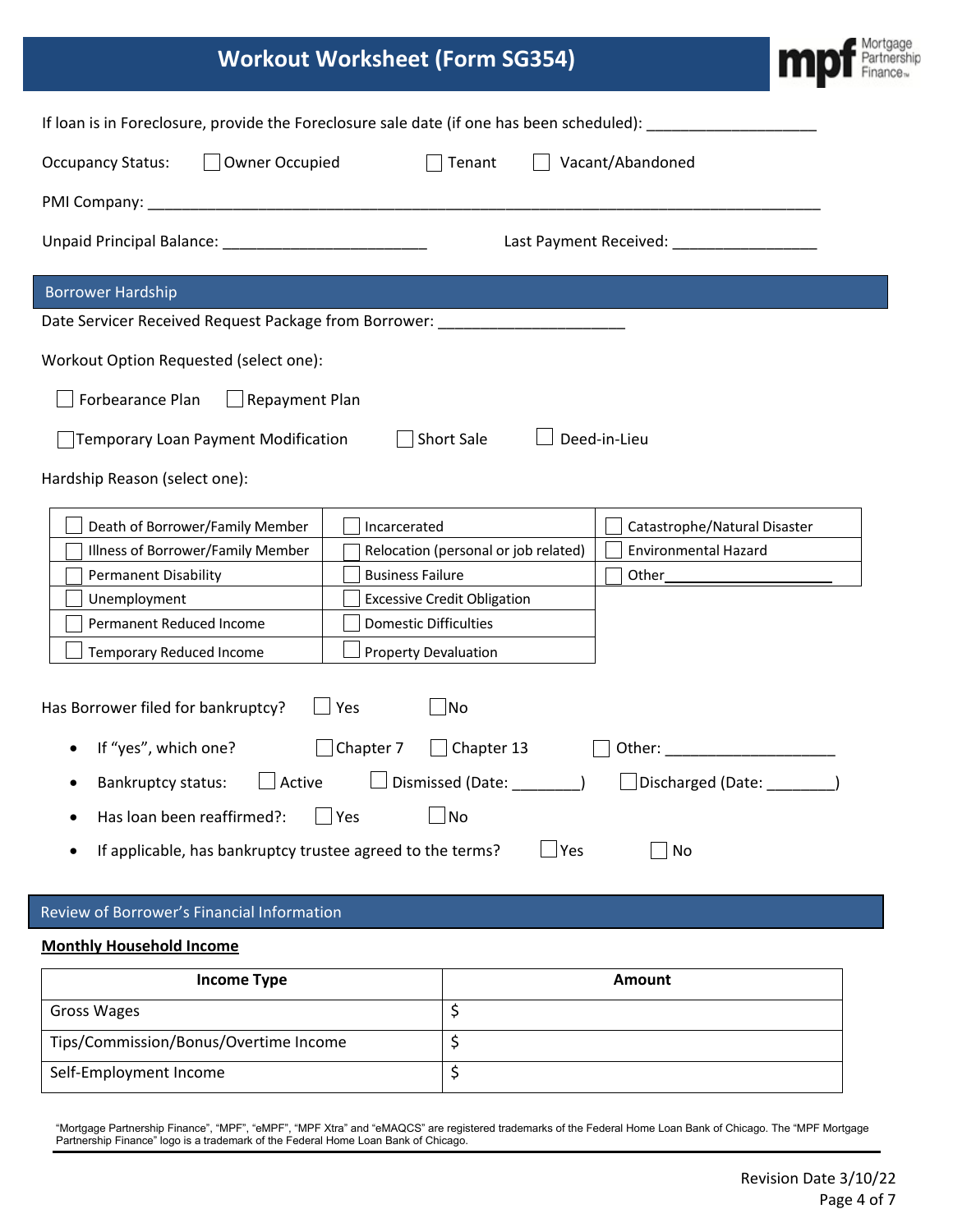

| Rental Income                                                                                                        |  |
|----------------------------------------------------------------------------------------------------------------------|--|
| Taxable Income from Social Security, Annuities, or<br><b>Retirement Plan</b>                                         |  |
| Child Support/Alimony (This income is not required<br>to be provided if Borrower chooses not have it<br>considered.) |  |
| Other Income:                                                                                                        |  |
| <b>Total Monthly Income</b>                                                                                          |  |

## **Monthly Household Expenses and Debts**

| <b>Expense Type</b>                                                                                                                 | Amount |
|-------------------------------------------------------------------------------------------------------------------------------------|--------|
| First Mortgage PITIA*                                                                                                               | \$     |
| Second Mortgage PITIA, if applicable                                                                                                | \$     |
| Installment Loans/Credit Card Payments (total<br>minimum payment per month)                                                         | \$     |
| Child Support/Alimony Payments (This liability is not<br>required to be provided if Borrower chooses not to<br>have it considered.) | \$     |
| Car Lease Payments                                                                                                                  | \$     |
| Mortgage PITIA for Other Properties Owned                                                                                           | \$     |
| Other Expenses/Debts:                                                                                                               | \$     |
| Total Monthly Household Expenses and Debts                                                                                          | \$     |

Total debt-to-income ratio: \_\_\_\_\_\_\_\_\_\_\_\_\_%

\*Any escrow shortage currently included as part of the full monthly contractual payment should also be included as part of a borrower's pre-modification monthly housing expense when calculating the housing expense-to-income ratio.

### **Household Assets**

| <b>Asset Type</b>            | Amount |
|------------------------------|--------|
| Checking Account(s)          |        |
|                              |        |
| Savings/Money Market Account | ÷      |
| CD(s)                        | \$     |
| Stocks/Bonds                 | \$     |
| Other Cash on Hand           | \$     |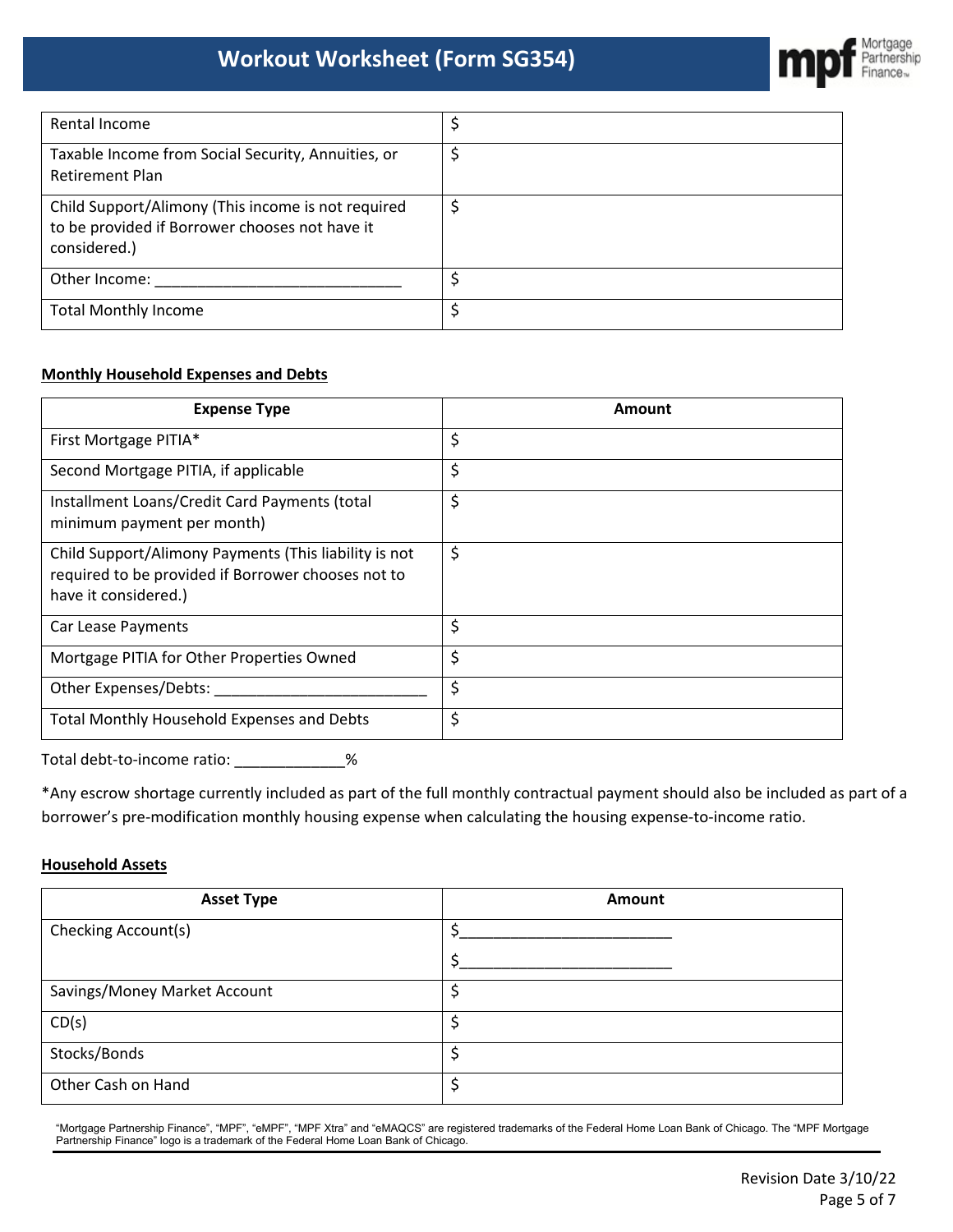| <b>Estimated Value of Other Real Estate Owned</b>                                            | \$                                                                                                                                                                                                                                                                                                                                                                                                                                                                                                                                                                                                                                                                                                                                                                               |  |
|----------------------------------------------------------------------------------------------|----------------------------------------------------------------------------------------------------------------------------------------------------------------------------------------------------------------------------------------------------------------------------------------------------------------------------------------------------------------------------------------------------------------------------------------------------------------------------------------------------------------------------------------------------------------------------------------------------------------------------------------------------------------------------------------------------------------------------------------------------------------------------------|--|
|                                                                                              | $\overline{\xi}$                                                                                                                                                                                                                                                                                                                                                                                                                                                                                                                                                                                                                                                                                                                                                                 |  |
| <b>Total Assets</b>                                                                          | $\overline{\mathsf{S}}$                                                                                                                                                                                                                                                                                                                                                                                                                                                                                                                                                                                                                                                                                                                                                          |  |
|                                                                                              |                                                                                                                                                                                                                                                                                                                                                                                                                                                                                                                                                                                                                                                                                                                                                                                  |  |
| Market Value - Short Sale and Deed-in-Lieu of Foreclosure Only                               |                                                                                                                                                                                                                                                                                                                                                                                                                                                                                                                                                                                                                                                                                                                                                                                  |  |
| For short sale and deed-in-lieu of foreclosure requests, complete the following information: |                                                                                                                                                                                                                                                                                                                                                                                                                                                                                                                                                                                                                                                                                                                                                                                  |  |
| Broker's Price Opinion (BPO) \$________________________                                      |                                                                                                                                                                                                                                                                                                                                                                                                                                                                                                                                                                                                                                                                                                                                                                                  |  |
|                                                                                              |                                                                                                                                                                                                                                                                                                                                                                                                                                                                                                                                                                                                                                                                                                                                                                                  |  |
|                                                                                              |                                                                                                                                                                                                                                                                                                                                                                                                                                                                                                                                                                                                                                                                                                                                                                                  |  |
|                                                                                              |                                                                                                                                                                                                                                                                                                                                                                                                                                                                                                                                                                                                                                                                                                                                                                                  |  |
| <b>Property Listing</b>                                                                      |                                                                                                                                                                                                                                                                                                                                                                                                                                                                                                                                                                                                                                                                                                                                                                                  |  |
| $\Box$ Yes<br>Property Listed:                                                               |                                                                                                                                                                                                                                                                                                                                                                                                                                                                                                                                                                                                                                                                                                                                                                                  |  |
|                                                                                              |                                                                                                                                                                                                                                                                                                                                                                                                                                                                                                                                                                                                                                                                                                                                                                                  |  |
| Sales Offer - Short Sale                                                                     |                                                                                                                                                                                                                                                                                                                                                                                                                                                                                                                                                                                                                                                                                                                                                                                  |  |
| For short sale requests only, complete the following information:                            |                                                                                                                                                                                                                                                                                                                                                                                                                                                                                                                                                                                                                                                                                                                                                                                  |  |
|                                                                                              |                                                                                                                                                                                                                                                                                                                                                                                                                                                                                                                                                                                                                                                                                                                                                                                  |  |
| Date of Offer: ____________________                                                          | Amount of Offer: \$___________________                                                                                                                                                                                                                                                                                                                                                                                                                                                                                                                                                                                                                                                                                                                                           |  |
|                                                                                              |                                                                                                                                                                                                                                                                                                                                                                                                                                                                                                                                                                                                                                                                                                                                                                                  |  |
| Date Offer Expires: ________________                                                         | Projected Closing Date:                                                                                                                                                                                                                                                                                                                                                                                                                                                                                                                                                                                                                                                                                                                                                          |  |
| <b>Unpaid Principal Balance</b>                                                              |                                                                                                                                                                                                                                                                                                                                                                                                                                                                                                                                                                                                                                                                                                                                                                                  |  |
| <b>Accrued Interest</b>                                                                      | $\begin{picture}(20,10) \put(0,0){\dashbox{0.5}(5,0){ }} \put(15,0){\circle{10}} \put(15,0){\circle{10}} \put(15,0){\circle{10}} \put(15,0){\circle{10}} \put(15,0){\circle{10}} \put(15,0){\circle{10}} \put(15,0){\circle{10}} \put(15,0){\circle{10}} \put(15,0){\circle{10}} \put(15,0){\circle{10}} \put(15,0){\circle{10}} \put(15,0){\circle{10}} \put(15,0){\circle{10}} \put(15,0$<br>$\begin{picture}(150,10) \put(0,0){\dashbox{0.5}(10,0){ }} \put(150,0){\circle{10}} \put(150,0){\circle{10}} \put(150,0){\circle{10}} \put(150,0){\circle{10}} \put(150,0){\circle{10}} \put(150,0){\circle{10}} \put(150,0){\circle{10}} \put(150,0){\circle{10}} \put(150,0){\circle{10}} \put(150,0){\circle{10}} \put(150,0){\circle{10}} \put(150,0){\circle{10}} \put(150,$ |  |
| As of Date:                                                                                  |                                                                                                                                                                                                                                                                                                                                                                                                                                                                                                                                                                                                                                                                                                                                                                                  |  |
| <b>Total Closing Costs</b>                                                                   |                                                                                                                                                                                                                                                                                                                                                                                                                                                                                                                                                                                                                                                                                                                                                                                  |  |
| Commission: $\frac{2}{2}$ and _______ %<br>$\bullet$                                         |                                                                                                                                                                                                                                                                                                                                                                                                                                                                                                                                                                                                                                                                                                                                                                                  |  |
| Discount Points:                                                                             |                                                                                                                                                                                                                                                                                                                                                                                                                                                                                                                                                                                                                                                                                                                                                                                  |  |
| Other Costs:<br>$\bullet$                                                                    |                                                                                                                                                                                                                                                                                                                                                                                                                                                                                                                                                                                                                                                                                                                                                                                  |  |
| <b>Expenses Advanced by Servicer</b>                                                         | $\ddot{}$                                                                                                                                                                                                                                                                                                                                                                                                                                                                                                                                                                                                                                                                                                                                                                        |  |
| Subtotal                                                                                     | $=$                                                                                                                                                                                                                                                                                                                                                                                                                                                                                                                                                                                                                                                                                                                                                                              |  |
| <b>Borrower Contribution</b>                                                                 | $\overline{\phantom{a}}$                                                                                                                                                                                                                                                                                                                                                                                                                                                                                                                                                                                                                                                                                                                                                         |  |
| Net Proceeds (Sale) as listed on Closing Disclosure                                          | $\overline{\phantom{a}}$                                                                                                                                                                                                                                                                                                                                                                                                                                                                                                                                                                                                                                                                                                                                                         |  |
| <b>Estimated MI Claim Amount</b>                                                             | $\overline{\phantom{a}}$                                                                                                                                                                                                                                                                                                                                                                                                                                                                                                                                                                                                                                                                                                                                                         |  |
| <b>Estimated Loss</b>                                                                        | $\equiv$                                                                                                                                                                                                                                                                                                                                                                                                                                                                                                                                                                                                                                                                                                                                                                         |  |

## **[Go to Section 3]**

## SECTION 3 – ALL WORKOUTS

Servicer's Comments and Recommendations

## The Servicer makes the following workout recommendation: